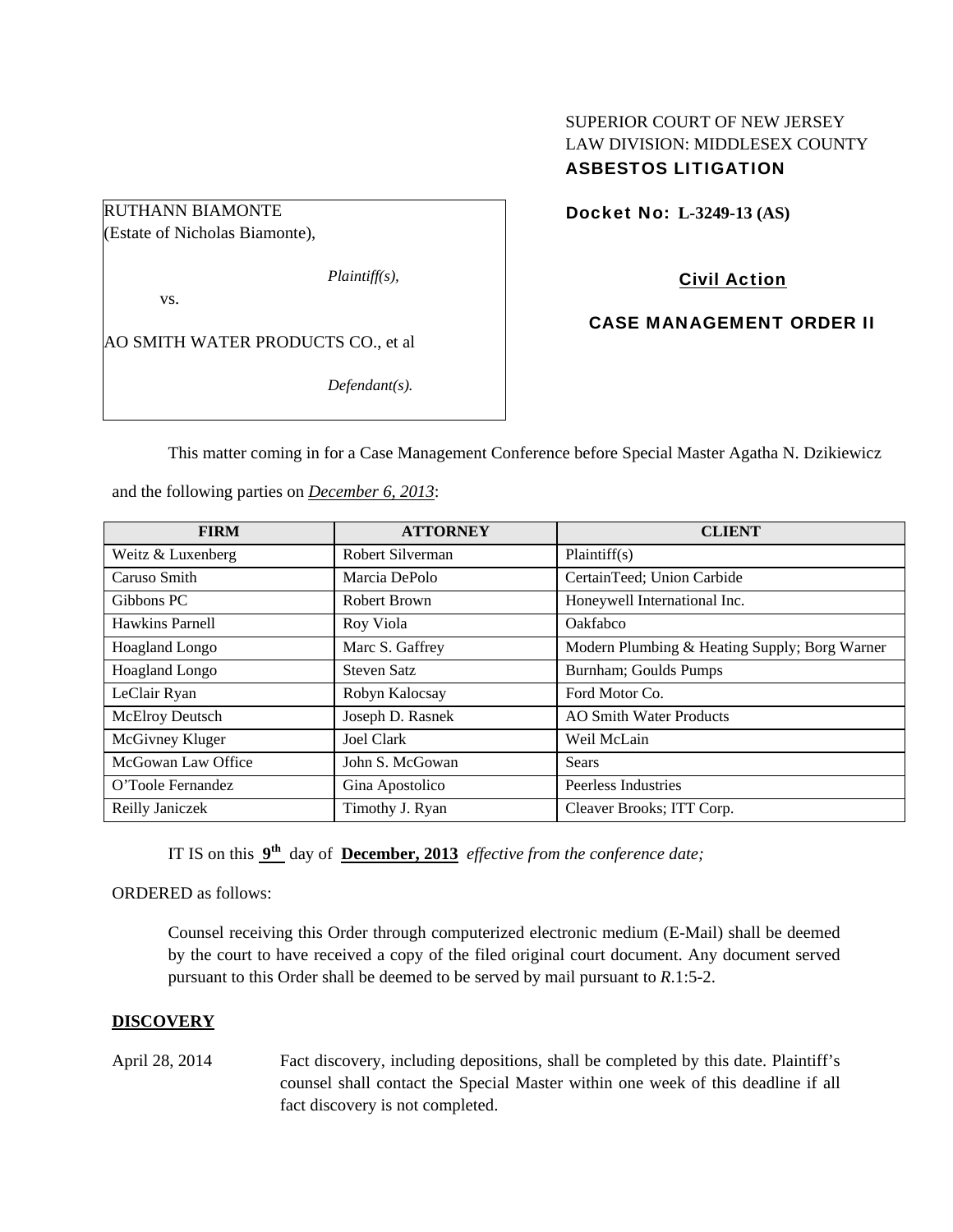#### May 30, 2014 Depositions of corporate representatives shall be completed by this date.

## **EARLY SETTLEMENT**

| May 6, 2014  | The settlement conference previously scheduled on this date is <b>CANCELLED</b> .         |
|--------------|-------------------------------------------------------------------------------------------|
| May 30, 2014 | Settlement demands shall be served on all counsel and the Special Master by this<br>date. |

#### **SUMMARY JUDGMENT MOTION PRACTICE**

```
*Tentative Motion Schedule – Court's July 2014 – June 2015 motion schedule not available at this time.
```
- June 27, 2014 Summary judgment motions limited to product identification issues shall be filed no later than this date.
- July 25, 2014 Last return date for product identification summary judgment motions.

### **MEDICAL DEFENSE**

| May 30, 2014    | Plaintiff shall serve additional medical expert reports by this date.                                    |
|-----------------|----------------------------------------------------------------------------------------------------------|
| May 30, 2014    | Plaintiff is to arrange for the transfer of pathology specimens and x-rays, if any,<br>by this date.     |
| August 29, 2014 | Defendants shall identify its medical experts and serve medical expert reports, if<br>any, by this date. |

### **LIABILITY EXPERT REPORTS**

July 25, 2014 Plaintiff shall identify its liability experts and serve liability expert reports or a certified expert statement by this date or waive any opportunity to rely on liability expert testimony.

August 29, 2014 Defendants shall identify its liability experts and serve liability expert reports, if any, by this date or waive any opportunity to rely on liability expert testimony.

### **EXPERT DEPOSITIONS**

September 19, 2014 Expert depositions shall be completed by this date. To the extent that plaintiff and defendant generic experts have been deposed before, the parties seeking that deposition in this case must file an application before the Special Master and demonstrate the necessity for that deposition. To the extent possible, documents requested in a deposition notice directed to an expert shall be produced three days in advance of the expert deposition. The expert shall not be required to produce documents that are readily accessible in the public domain.

\_\_\_\_\_\_\_\_\_\_\_\_\_\_\_\_\_\_\_\_\_\_\_\_\_\_\_\_\_\_\_\_\_\_\_\_\_\_\_\_\_\_\_\_\_\_\_\_\_\_\_\_\_\_\_\_\_\_\_\_\_\_\_\_\_\_\_\_\_\_\_\_\_\_\_\_\_\_\_\_\_\_\_\_\_\_\_\_\_\_\_\_\_\_\_\_\_\_\_\_\_\_\_\_\_\_\_\_\_\_

### **PRE-TRIAL AND TRIAL**